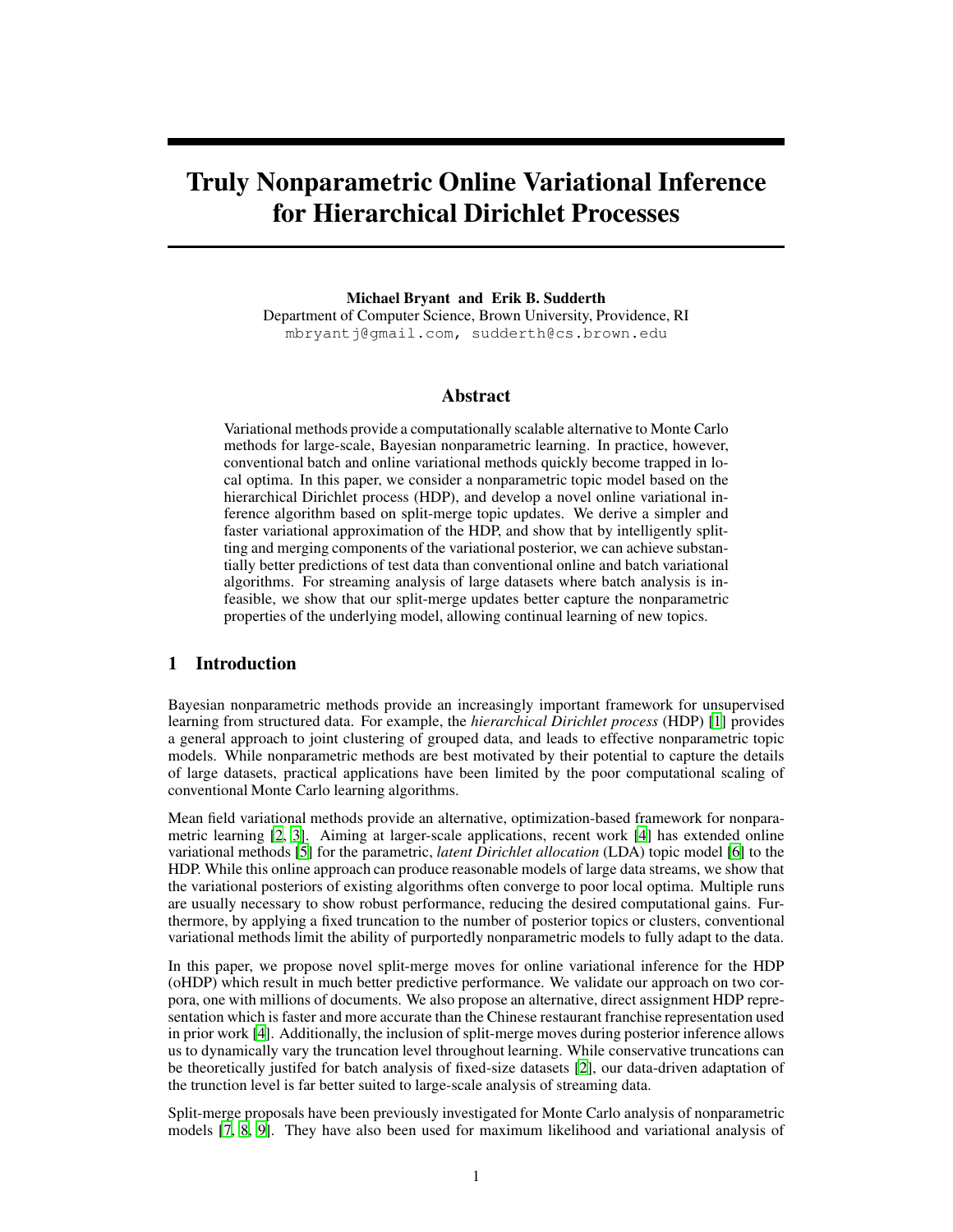

Figure 1: Directed graphical representation of a hierarchical Dirichlet process topic model, in which an unbounded collection of topics  $\phi_k$  model the N<sub>j</sub> words in each of D documents. Topics occur with frequency  $\pi_j$ in document *j*, and with frequency  $\beta$  across the full corpus.

parametric models [10, 11, 12, 13]. These deterministic algorithms validate split-merge proposals by evaluating a batch objective on the entire dataset, an approach which is unexplored for nonparametric models and infeasible for online learning. We instead optimize the variational objective via stochastic gradient ascent, and split or merge based on only a noisy estimate of the variational lower bound. Over time, these local decisions lead to global estimates of the number of topics present in a given corpus. We review the HDP and conventional variational methods in Sec. 2, develop our novel split-merge procedure in Sec. 3, and evaluate on various document corpora in Sec. 4.

#### 2 Variational Inference for Bayesian Nonparametric Models

#### 2.1 Hierarchical Dirichlet processes

The HDP is a hierarchical nonparametric prior for grouped mixed-membership data. In its simplest form, it consists of a top-level DP and a collection of  $D$  bottom-level DPs (indexed by  $j$ ) which share the top-level DP as their base measure:

$$
G_0 \sim \text{DP}(\gamma H),
$$
  $G_j \sim \text{DP}(\alpha G_0), \quad j = 1, \ldots, D.$ 

Here, H is a base measure on some parameter space, and  $\gamma > 0$ ,  $\alpha > 0$  are concentration parameters. Using a stick-breaking representation [1] of the global measure  $G_0$ , the HDP can be expressed as

$$
G_0 = \sum_{k=1}^{\infty} \beta_k \delta_{\phi_k}, \qquad G_j = \sum_{k=1}^{\infty} \pi_{jk} \delta_{\phi_k}.
$$

The global weights  $\beta$  are drawn from a stick-breaking distribution  $\beta \sim \text{GEM}(\gamma)$ , and atoms are independently drawn as  $\phi_k \sim H$ . Each  $G_j$  shares atoms with the global measure G, and the lowerlevel weights are drawn  $\pi_j \sim DP(\alpha\beta)$ . For this *direct assignment* representation, the k indices for each  $G_j$  index directly into the global set of atoms. To complete the definition of the general HDP, parameters  $\psi_{jn} \sim G_j$  are then drawn for each observation n in group j, and observations are drawn  $x_{jn} \sim F(\psi_{jn})$  for some likelihood family F. Note that  $\psi_{jn} = \phi_{z_{jn}}$  for some discrete indicator  $z_{jn}$ .

In this paper we focus on an application of the HDP to modeling document corpora. The *topics*  $\phi_k \sim$  Dirichlet( $\eta$ ) are distributions on a vocabulary of W words. The global topic weights,  $\beta \sim \text{GEM}(\gamma)$ , are still drawn from a stick-breaking prior. For each document j, document-specific topic frequencies are drawn  $\pi_j \sim DP(\alpha\beta)$ . Then for each word index n in document j, a topic indicator is drawn  $z_{jn} \sim$  Categorical( $\pi_j$ ), and finally a word is drawn  $w_{jn} \sim$  Categorical( $\phi_{z_{jn}}$ ).

## 2.2 Batch Variational Inference for the HDP

We use variational inference [14] to approximate the posterior of the latent variables ( $\phi$ ,  $\beta$ ,  $\pi$ ,  $z$ ) the topics, global topic weights, document-specific topic weights, and topic indicators, respectively — with a tractable distribution q, indexed by a set of free variational parameters. Appealing to mean field methods, our variational distribution is fully factorized, and is of the form

$$
q(\boldsymbol{\phi}, \boldsymbol{\beta}, \boldsymbol{\pi}, \mathbf{z} \mid \boldsymbol{\lambda}, \boldsymbol{\theta}, \boldsymbol{\varphi}) = q(\boldsymbol{\beta}) \prod_{k=1}^{\infty} q(\phi_k \mid \lambda_k) \prod_{j=1}^{D} q(\pi_j \mid \theta_j) \prod_{n=1}^{N_j} q(z_{jn} \mid \varphi_{jn}), \qquad (1)
$$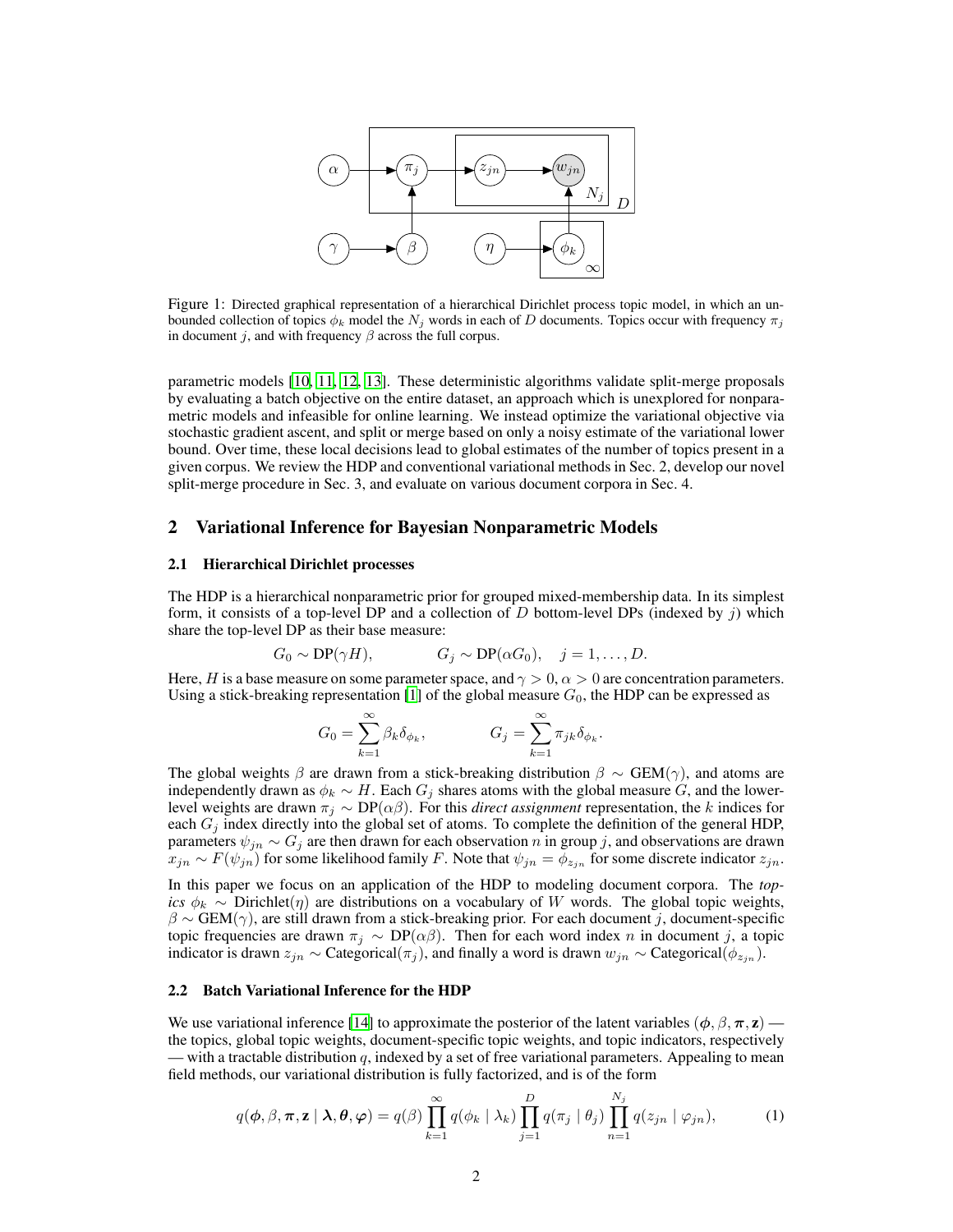where D is the number of documents in the corpus and  $N_i$  is the number of words in document j. Individual distributions are selected from appropriate exponential families:

$$
q(\beta) = \delta_{\beta^*}(\beta)
$$
  
 
$$
q(\phi_k | \lambda_k) = \text{Dirichlet}(\phi_k | \lambda_k)
$$
  
 
$$
q(\pi_j | \theta_j) = \text{Dirichlet}(\pi_j | \theta_j)
$$
  
 
$$
q(z_{jn}) = \text{Categorical}(z_{jn} | \varphi_{jn})
$$

where  $\delta_{\beta^*}(\beta)$  denotes a degenerate distribution at the point  $\beta^*$ .<sup>1</sup> In our update derivations below, we use  $\varphi_{jw}$  to denote the shared  $\varphi_{jn}$  for all word tokens in document j of type w.

Selection of an appropriate truncation strategy is crucial to the accuracy of variational methods for nonparametric models. Here, we truncate the topic indicator distributions by fixing  $q(z_{in} = k) = 0$ for  $k > K$ , where K is a threshold which varies *dynamically* in our later algorithms. With this assumption, the topic distributions with indices greater than  $K$  are conditionally independent of the observed data; we may thus ignore them and tractably update the remaining parameters with respect to the true, infinite model. A similar truncation has been previously used in the context of an otherwise more complex collapsed variational method [3]. Desirably, this truncation is nested such that increasing  $K$  always gives potentially improved bounds, but does not require the computation of infinite sums, as in [16]. In contrast, approximations based on truncations of the stick-breaking topic frequency prior [2, 4] are not nested, and their artifactual placement of extra mass on the final topic  $K$  is less suitable for our split-merge online variational inference.

Via standard convexity arguments [14], we lower bound the marginal log likelihood of the observed data using the expected complete-data log likelihood and the entropy of the variational distribution,

$$
\mathcal{L}(q) \stackrel{\text{def}}{=} \mathbb{E}_{q}[\log p(\boldsymbol{\phi}, \beta, \boldsymbol{\pi}, \mathbf{z}, \mathbf{w} \mid \alpha, \gamma, \eta)] - \mathbb{E}_{q}[\log q(\boldsymbol{\phi}, \boldsymbol{\pi}, \mathbf{z} \mid \mathbf{\lambda}, \boldsymbol{\theta}, \boldsymbol{\varphi})]
$$
\n
$$
= \mathbb{E}_{q}[\log p(\mathbf{w} \mid \mathbf{z}, \boldsymbol{\phi})] + \mathbb{E}_{q}[\log p(\mathbf{z} \mid \boldsymbol{\pi})] + \mathbb{E}_{q}[\log p(\boldsymbol{\pi} \mid \alpha \beta)] + \mathbb{E}_{q}[\log p(\boldsymbol{\phi} \mid \eta)]
$$
\n
$$
+ \mathbb{E}_{q}[\log p(\beta \mid \gamma)] - \mathbb{E}_{q}[\log q(\mathbf{z} \mid \boldsymbol{\varphi})] - \mathbb{E}_{q}[\log q(\boldsymbol{\pi} \mid \boldsymbol{\theta})] - \mathbb{E}_{q}[\log q(\boldsymbol{\phi} \mid \mathbf{\lambda})]
$$
\n
$$
= \sum_{j=1}^{D} \left\{ \mathbb{E}_{q}[\log p(\mathbf{w}_{j} \mid \mathbf{z}_{j}, \boldsymbol{\phi})] + \mathbb{E}_{q}[\log p(\mathbf{z}_{j} \mid \pi_{j})] + \mathbb{E}_{q}[\log p(\pi_{j} \mid \alpha \beta)] - \mathbb{E}_{q}[\log q(\mathbf{z}_{j} \mid \boldsymbol{\varphi}_{j})] \right.
$$
\n
$$
- \mathbb{E}_{q}[\log q(\pi_{j} \mid \theta_{j})] + \frac{1}{D} \left( \mathbb{E}_{q}[\log p(\boldsymbol{\phi} \mid \eta)] + \mathbb{E}_{q}[\log p(\beta \mid \gamma)] - \mathbb{E}_{q}[\log q(\boldsymbol{\phi} \mid \mathbf{\lambda})] \right) \right\}, \quad (2)
$$

and maximize this quantity by coordinate ascent on the variational parameters. The expectations are with respect to the variational distribution. Each expectation is dependent on only a subset of the variational parameters; we leave off particular subscripts for notational clarity. Note that the expansion of the variational lower bound in (2) contains all terms inside a summation over documents. This is the key observation that allowed [5] to develop an online inference algorithm for LDA. A full expansion of the variational objective is given in the supplemental material. Taking derivatives of  $\mathcal{L}(q)$  with respect to each of the variational parameters yields the following updates:

$$
\varphi_{jwk} \propto \exp\{\mathbb{E}_q[\log \phi_{kw}] + \mathbb{E}_q[\log \pi_{jk}]\}\tag{3}
$$

$$
\theta_{jk} \leftarrow \alpha \beta_k + \sum_{w=1}^{W} n_{w(j)} \varphi_{jwk} \tag{4}
$$

$$
\lambda_{kw} \leftarrow \eta + \sum_{j=1}^{D} n_{w(j)} \varphi_{jwk},\tag{5}
$$

Here,  $n_{w(j)}$  is the number of times word w appears in document j. The expectations in (3) are

$$
\mathbb{E}_q[\log \phi_{kw}] = \Psi(\lambda_{kw}) - \Psi(\sum_i \lambda_{ki}), \qquad \mathbb{E}_q[\log \pi_{jk}] = \Psi(\theta_{jk}) - \Psi(\sum_i \theta_{ji}),
$$

where  $\Psi(x)$  is the digamma function, the first derivative of the log of the gamma function.

In evaluating our objective, we represent  $\beta^*$  as a  $(K + 1)$ -dim. vector containing the probabilities of the first K topics, and the total mass of all other topics. While  $\beta^*$  cannot be optimized in closed form, it can be updated via gradient-based methods; we use a variant of L-BFGS. Drawing a parallel between variational inference and the expectation maximization (EM) algorithm, we label the document-specific updates of  $(\varphi_j, \theta_j)$  the E-step, and the corpus-wide updates of  $(\lambda, \beta)$  the M-step.

<sup>&</sup>lt;sup>1</sup>We expect  $\beta$  to have small posterior variance in large datasets, and using a point estimate  $\beta^*$  simplifies variational derivations for our direct assignment formulation. As empirically explored for the HDP-PCFG [15], updates to the global topic weights have much less predictive impact than improvements to topic distributions.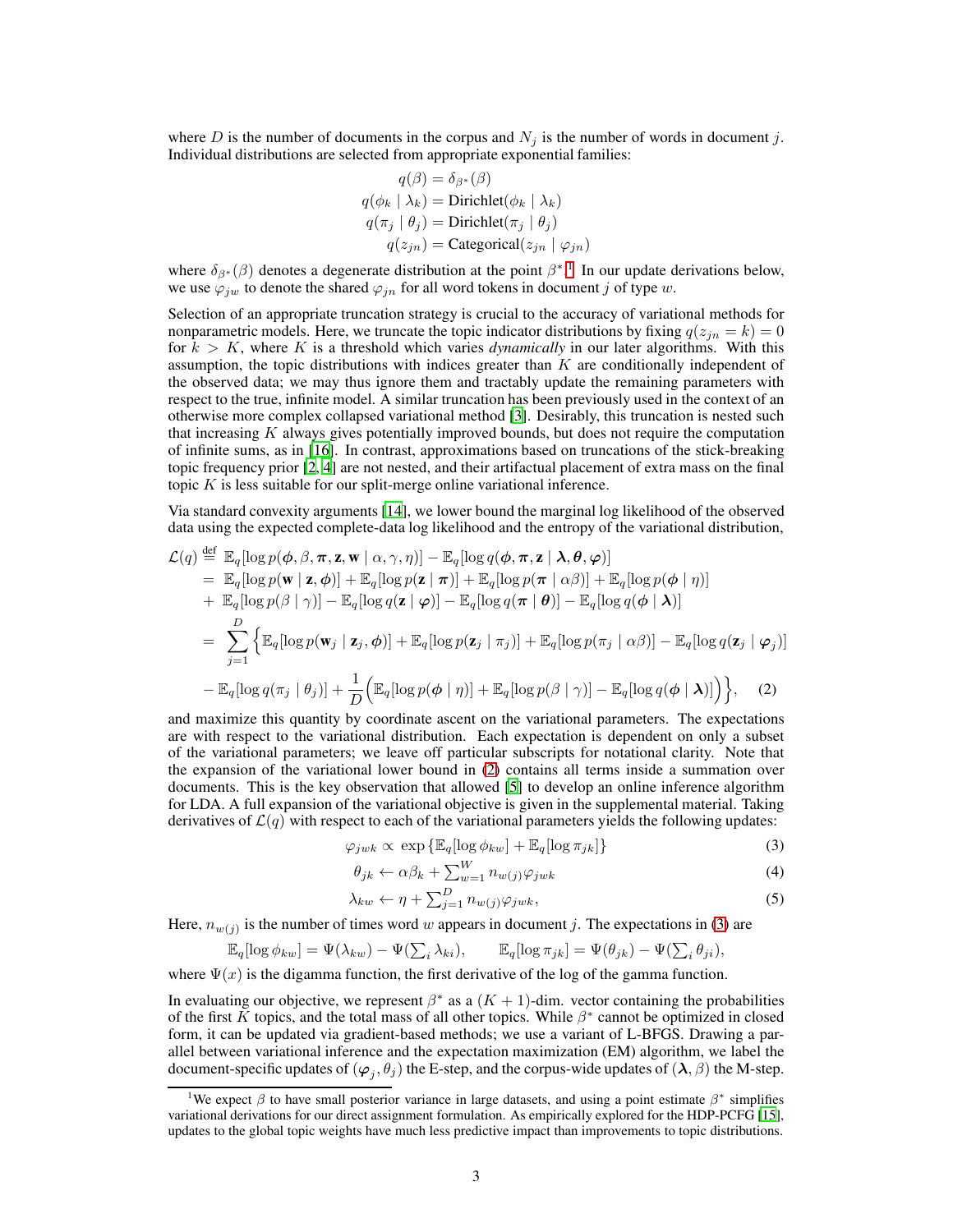#### 2.3 Online Variational Inference

Batch variational inference requires a full pass through the data at each iteration, making it computationally infeasible for large datasets and impossible for streaming data. To remedy this, we adapt and improve recent work on online variational inference algorithms [4, 5].

The form of the lower bound in (2), as a scaled expectation with respect to the document collection, suggests an online learning algorithm. Given a learning rate  $\rho_t$  satisfying  $\sum_{t=0}^{\infty} \rho_t = \infty$  and  $\sum_{t=0}^{\infty} \rho_t^2 < \infty$ , we can optimize the variational objective stochastically. Each update begins by sampling a "mini-batch" of documents S, of size  $|S|$ . After updating the mini-batch of documentspecific parameters ( $\varphi_i$ ,  $\theta_j$ ) by iterating (3,4), we update the corpus-wide parameters as

$$
\lambda_{kw} \leftarrow (1 - \rho_t) \lambda_{kw} + \rho_t \hat{\lambda}_{kw}, \tag{6}
$$

$$
\beta_k^* \leftarrow (1 - \rho_t)\beta_k^* + \rho_t \hat{\beta}_k,\tag{7}
$$

where  $\hat{\lambda}_{kw}$  is a set of *sufficient statistics* for topic k, computed from a noisy estimate of (5):

$$
\hat{\lambda}_{kw} = \eta + \frac{D}{|\mathcal{S}|} \sum_{j \in \mathcal{S}} n_{w(j)} \varphi_{jwk}.
$$
\n(8)

The candidate topic weights  $\hat{\beta}$  are found via gradient-based optimization on S. The resulting inference algorithm is similar to conventional batch methods, but is applicable to streaming, big data.

# 3 Split-Merge Updates for Online Variational Inference

We develop a data-driven split-merge algorithm for online variational inference for the HDP, referred to as oHDP-SM. The algorithm dynamically expands and contracts the truncation level  $K$  by splitting and merging topics during specialized moves which are interleaved with standard online variational updates. The resulting model truly allows the number of topics to grow with the data. As such, we do not have to employ the technique of [4, 3] and other truncated variational approaches of setting  $K$  above the expected number of topics and relying on the inference to infer a smaller number. Instead, we initialize with small  $K$  and let the inference discover new topics as it progresses, similar to the approach used in [17]. One can see how this property would be desirable in an online setting, as documents seen after many inference steps may still create new topics.

#### 3.1 Split: Creation of New Topics

Given the result of analyzing one mini-batch  $q^* = \{(\varphi_j, \theta_j)_{j=1}^{|S|}, \lambda, \beta^*\}$ , and the corresponding value of the lower bound  $\mathcal{L}(q^*)$ , we consider splitting topic k into two topics  $k'$ ,  $k''$ .<sup>2</sup> The split procedure proceeds as follows: (1) initialize all variational posteriors to break symmetry between the new topics, using information from the data; (2) refine the new variational posteriors using a *restricted iteration*; (3) accept or reject the split via the change in variational objective value.

Initialize new variational posteriors To break symmetry, we initialize the new topic posteriors  $(\lambda_{k'}, \lambda_{k''})$ , and topic weights  $(\beta_{k'}^*, \beta_{k''}^*)$ , using sufficient statistics from the previous iteration:

$$
\lambda_{k'} = (1 - \rho_t)\lambda_k, \qquad \lambda_{k''} = \rho_t \hat{\lambda}_k, \n\beta_{k'}^* = (1 - \rho_t)\beta_k^*, \qquad \beta_{k''}^* = \rho_t \hat{\beta}_k.
$$

Intuitively, we expect the sufficient statistics to provide insight into how a topic was actually *used* during the E-step. The minibatch-specific parameters  $\{\varphi_j, \theta_j\}_{j=1}^{|S|}$  are then initialized as follows,

$$
\varphi_{jwk'} = \omega_k \varphi_{jwk},
$$
  
\n
$$
\varphi_{jwk''} = (1 - \omega_k) \varphi_{jwk},
$$
  
\n
$$
\varphi_{jk'} = (\omega_k) \varphi_{jk},
$$
  
\n
$$
\varphi_{jk''} = (1 - \omega_k) \varphi_{jk},
$$

with the weights defined as  $\omega_k = \beta_{k'}/(\beta_{k'} + \beta_{k''})$ .

<sup>&</sup>lt;sup>2</sup>Technically, we replace topic k with topic k' and add k'' as a new topic. In practice, we found that the order of topics in the global stick-breaking distribution had little effect on overall algorithm performance.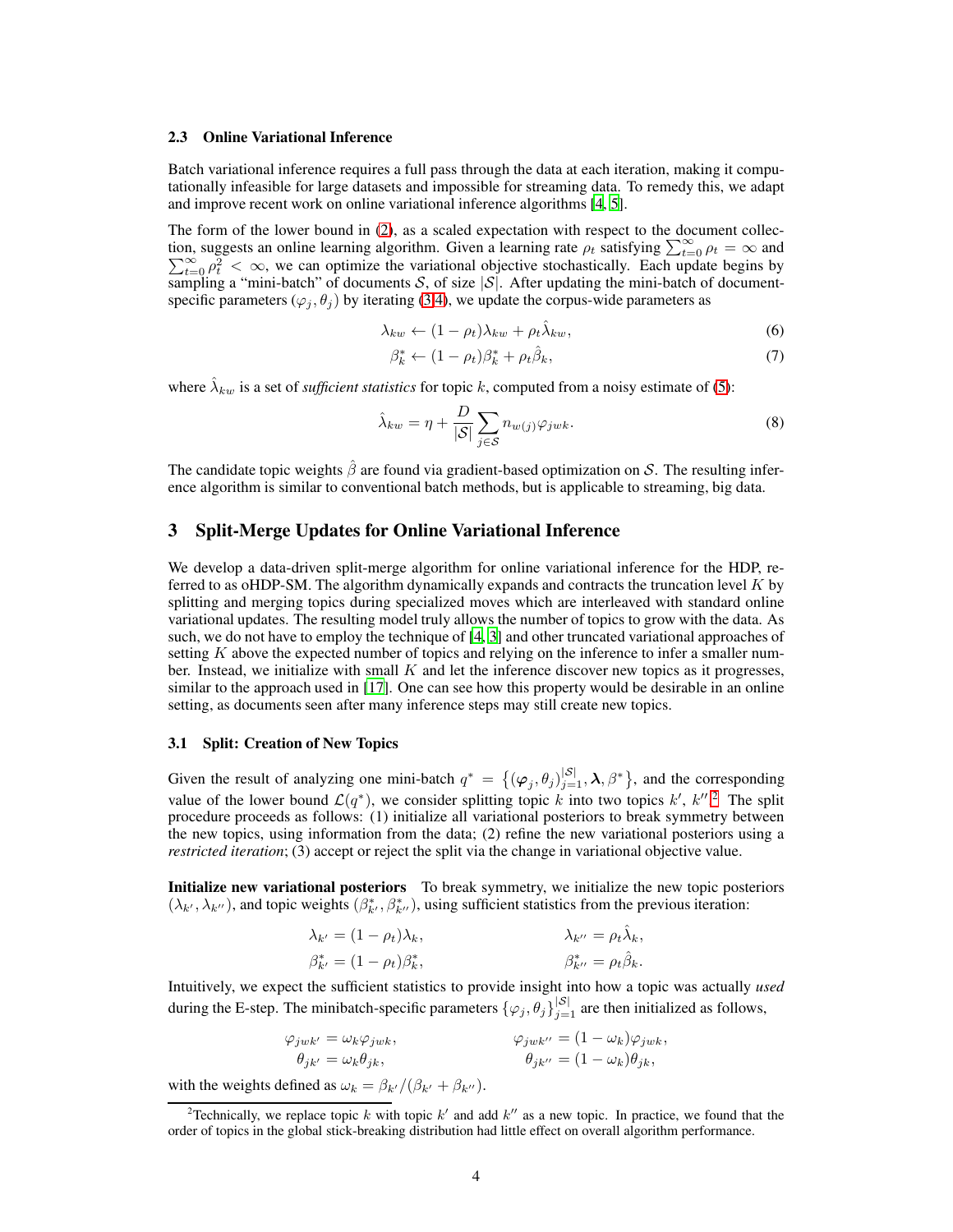# Algorithm 1 Restricted iteration

1: initialize  $(\lambda_{\ell}, \beta_{\ell})$  for  $\ell \in \{k', k''\}$ 2: for  $j \in S$  do 3: initialize  $(\varphi_j, \theta_j)$  for  $\ell \in \{k', k''\}$ 4: while not converged do 5: update  $(\varphi_j, \theta_j)$  for  $\ell \in \{k', k''\}$  using (3, 4) 6: end while 7: update  $(\lambda_{\ell}, \beta_{\ell})$  for  $\ell \in \{k', k''\}$  using (6, 7) 8: end for

**Restricted iteration** After initializing the variational parameters for the new topics, we update them through a restricted iteration of online variational inference. The restricted iteration consists of restricted analogues to both the E-step and the M-step, where all parameters except those for the new topics are held constant. This procedure is similar to, and inspired by, the "partial E-step" for split-merge EM [10] and restricted Gibbs updates for split-merge MCMC methods [7].

All values of  $\varphi_{jw\ell}$  and  $\theta_{j\ell}, \ell \notin \{k', k''\}$ , remain unchanged. It is important to note that even though these values are not updated, they are still used in the calculations for both the variational expectation of  $\pi_i$  and the normalization of  $\varphi$ . In particular,

$$
\varphi_{jwk'} = \frac{\exp\left\{\mathbb{E}_q[\log \phi_{k'w}] + \mathbb{E}_q[\log \pi_{jk'}]\right\}}{\sum_{\ell \in \mathcal{T}} \exp\left\{\mathbb{E}_q[\log \phi_{\ell w}] + \mathbb{E}_q[\log \pi_{j\ell}]\right\}},
$$
  

$$
\mathbb{E}_q[\log \pi_{jk'}] = \Psi(\theta_{jk'}) - \Psi(\sum_{k \in \mathcal{T}} \theta_{jk}),
$$

where  $\mathcal T$  is the original set of topics, minus k, plus k' and k''. The expected log word probabilities  $\mathbb{E}_q[\log \phi_{k'w}]$  and  $\mathbb{E}_q[\log \phi_{k''w}]$  are computed using the newly updated  $\lambda$  values.

**Evaluate Split Quality** Let  $\varphi_{split}$  for minibatch S be  $\varphi$  as defined above, but with  $\varphi_{jwk}$  replaced by the  $\varphi_{jwk'}$  and  $\varphi_{jwk''}$  learned in the restricted E-step. Let  $\theta_{split}$ ,  $\lambda_{split}$  and  $\beta_{split}^*$  be defined similarly. Now we have a new model state  $q^{\text{split}(k)} = \big\{(\boldsymbol{\varphi}_{\text{split}}, \boldsymbol{\theta}_{\text{split}})|^{|\mathcal{S}|}_{j=1}, \boldsymbol{\lambda}_{\text{split}}, \beta^*_{\text{split}}\big\}.$  We calculate  $\mathcal{L}\big(q^{\text{split}(k)}\big),$ and if  $\mathcal{L}(q^{\text{split}(k)}) > \mathcal{L}(q^*)$ , we update the new model state  $q^* \leftarrow q^{\text{split}(k)}$ , accepting the split. If  $\mathcal{L}(q^{\text{split}(k)}) < \mathcal{L}(q^*)$ , then we go back and test another split, until all splits are tested. In practice we limit the maximum number of allowed splits each iteration to a small constant. If we wish to allow the model to expand the number of topics more quickly, we can increase this number. Finally, it is important to note that all aspects of the split procedure are driven by the data — the new topics are initialized using data-driven proposals, refined by re-running the variational E-step, and accepted based on an unbiased estimate of the change in the variational objective.

#### 3.2 Merge: Removal of Redundant Topics

Consider a candidate merge of two topics,  $k'$  and  $k''$ , into a new topic k. For batch variational methods, it is straightforward to determine whether such a merge will increase or decrease the variational objective by combining all parameters for all documents,

$$
\varphi_{jwk} = \varphi_{jwk'} + \varphi_{jwk''}, \qquad \theta_{jk} = \theta_{jk'} + \theta_{jk''}, \qquad \beta_k = \beta_{k'} + \beta_{k''}, \qquad \lambda_k = \lambda_{k'} + \lambda_{k''},
$$

and computing the difference in the variational objective before and after the merge. Because many terms cancel, computing this bound change is fairly computationally inexpensive, but it can still be computationally infeasible to consider all pairs of topics for large  $K$ . Instead, we identify potential merge candidates by looking at the sample covariance of the  $\theta_j$  vectors across the corpus (or minibatch). Topics with positive covariance above a certain threshold have the quantitative effects of their merge evaluated. Intuitively, if there are two copies of a topic or a topic is split into two pieces, they should tend to be used together, and therefore have positive covariance. For consistency in notation, we call the model state with topics k' and k'' merged  $q^{\text{merge}(k',k'')}$ .

Combining this merge procedure with the previous split proposals leads to the online variational method of Algorithm 2. In an online setting, we can only compute unbiased noisy estimates of the true difference in the variational objective; split or merge moves that increase the *expected* variational objective are not guaranteed to do so for the objective evaluated over the entire corpus. The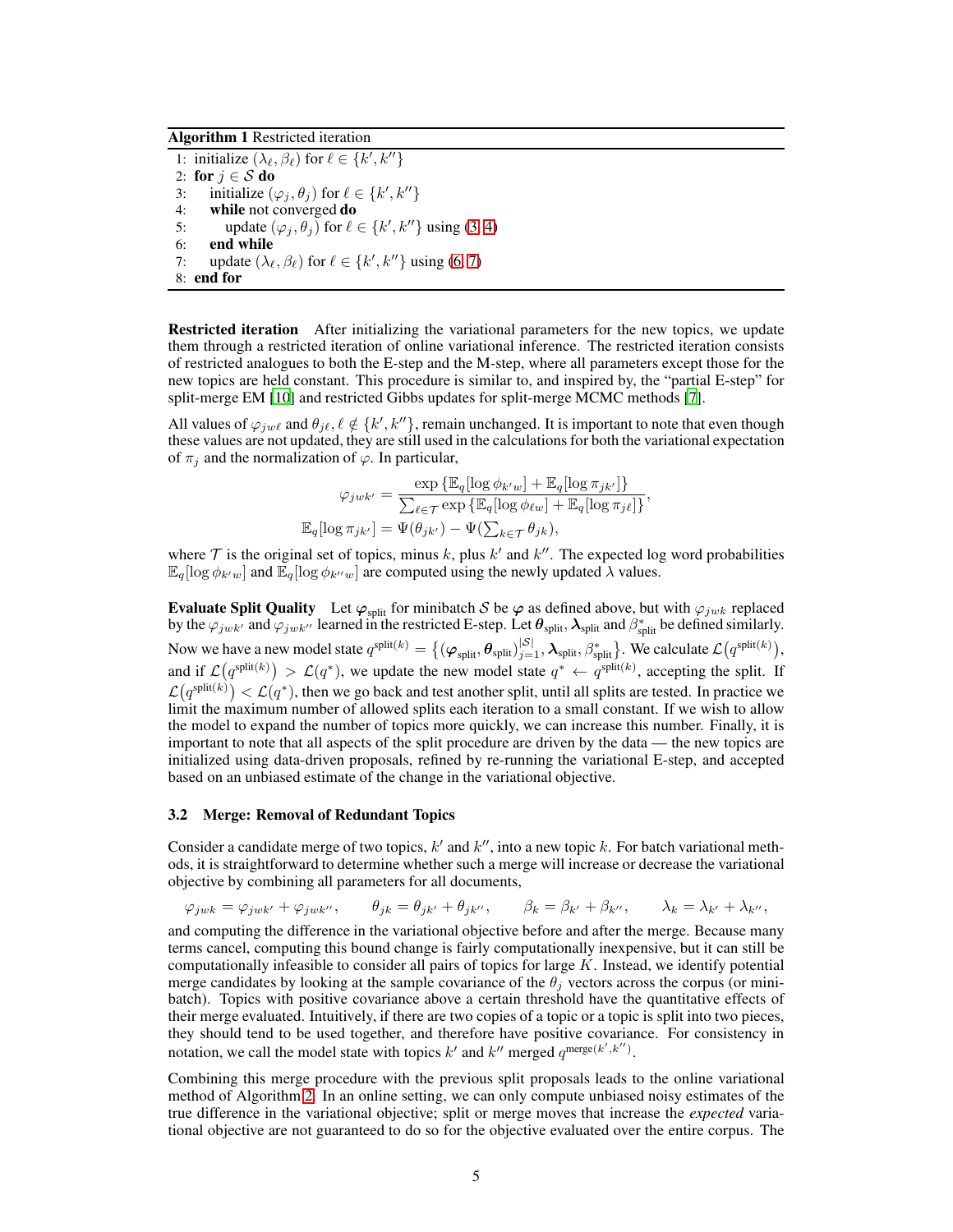Algorithm 2 Online variational inference for the HDP + split-merge

1: initialize  $(\lambda, \beta^*)$ 2: for  $t = 1, 2, ...$  do 3: for  $j \in$  minibatch S do 4: initialize  $(\varphi_j, \theta_j)$ 5: while not converged do 6: update  $(\varphi_j, \theta_j)$  using (3, 4) 7: end while 8: end for 9: **for** pairs of topics  $\{k', k''\} \in K \times K$  with  $Cov(\theta_{jk'}, \theta_{jk''}) > 0$  **do** 10: **if**  $\mathcal{L}(q^{\text{merge}(k',k'')}) > \mathcal{L}(q)$  then 11:  $q \leftarrow q^{\text{merge}(k',k'')}$  $12:$  end if 13: end for 14: update  $(\lambda, \beta^*)$  using (6, 7) 15: **for**  $k = 1, 2, ..., K$  **do** 16: compute  $\mathcal{L}(q^{\text{split}(k)})$  via restricted iteration 17: **if**  $\mathcal{L}(q^{\text{split}(k)}) > \mathcal{L}(q)$  then 18:  $q \leftarrow q^{\text{split}(k)}$ 19: end if 20: end for 21: end for

uncertainty associated with the online method can be mitigated to some extent by using large minibatches. Confidence intervals for the expected change in the variational objective can be computed, and might be useful in a more sophisticated acceptance rule. Note that our usage of a nested family of variational bounds is key to the accuracy and stability of our split-merge acceptance rules.

# 4 Experimental Results

To demonstrate the effectiveness of our split-merge moves, we compare three algorithms: batch variational inference (bHDP), online variational inference without split-merge (oHDP), and online variational inference with split-merge (oHDP-SM). On the NIPS corpus we also compare these three methods to collapsed Gibbs sampling (CGS) and the CRF-style oHDP model (oHDP-CRF) proposed by  $[4]$ <sup>3</sup>. We test the models on one synthetic and two real datasets:

Bars A 20-topic bars dataset of the type introduced in [18], where topics can be viewed as bars on a  $10 \times 10$  grid. The vocabulary size is 100, with a training set of 2000 documents and a test set of 200 documents, 250 words per document.

NIPS 1,740 documents from the Neural Information Processing Systems conference proceedings, 1988-2000. The vocabulary size is 13,649, and there are 2.3 million tokens in total. We randomly divide the corpus into a 1,392-document training set and a 348-document test set.

New York Times The New York Times Annotated Corpus<sup>4</sup> consists of over 1.8 million articles appearing in the New York Times between 1987 and 2007. The vocabulary is pruned to 8,000 words. We hold out a randomly selected subset of 5,000 test documents, and use the remainder for training.

All values of  $K$  given for oHDP-SM models are initial values — the actual truncation levels fluctuate during inference. While the truncation level  $K$  is different from the actual number of topics assigned non-negligible mass, the split-merge model tends to merge away unused topics, so these numbers are usually fairly close. Hyperparameters are initialized to consistent values across all algorithms and datasets, and learned via Newton-Raphson updates (or in the case of CGS, resampled). We use a constant learning rate across all online algorithms. As suggested by [4], we set  $\rho_t = (\tau + t)^{-\kappa}$ where  $\tau = 1$ ,  $\kappa = 0.5$ . Empirically, we found that slower learning rates could result in greatly reduced performance, across all models and datasets.

<sup>&</sup>lt;sup>3</sup>For CGS we use the code available at http://www.gatsby.ucl.ac.uk/∼ywteh/research/npbayes/npbayes-

r21.tgz, and for oHDP-CRF we use the code at http://www.cs.princeton.edu/∼chongw/software/onlinehdp.tar.gz. 4 http://www.ldc.upenn.edu/Catalog/catalogEntry.jsp?catalogId=LDC2008T19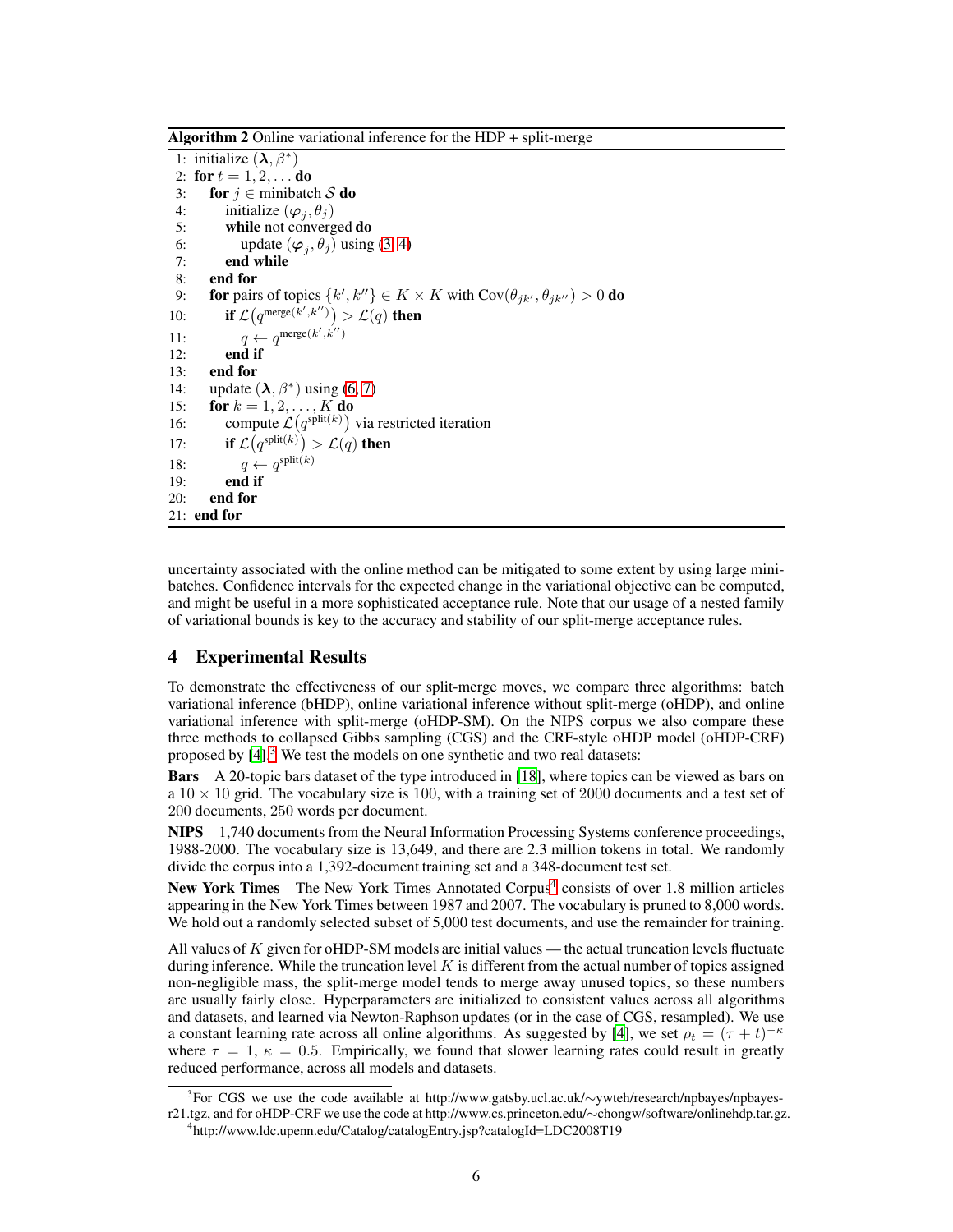To compare algorithm performance, we use per-word heldout likelihood, similarly to the metrics of [3, 19, 4]. We randomly split each test document in  $\mathcal{D}^{\text{test}}$  into 80%-20% pieces,  $w_{j1}$  and  $w_{j2}$ . Then, using  $\bar{\phi}$  as the variational expectation of the topics from training, we learn  $\bar{\pi}_j$  on  $w_{j1}$  and approximate the probability of  $w_{j2}$  as  $\prod_{w \in w_{j2}} \sum_k \overline{\pi}_{jk} \overline{\phi}_{kw}$ . The overall test metric is then

$$
\mathcal{E} = \frac{\sum_{j \in \mathcal{D}^{\text{test}}} \sum_{w \in w_{j2}} \log \left(\sum_k \bar{\pi}_{jk} \bar{\phi}_{kw}\right)}{\sum_{j \in \mathcal{D}^{\text{test}}} |w_{j2}|}
$$

#### 4.1 Bars

For the bars data, we initialize eight oHDP-SM runs with  $K = \{2, 5, 10, 20, 40, 50, 80, 100\}$ , eight runs of oHDP with  $K = 20$ , and eight runs with  $K = 50$ . As seen in Figure 2(a), the oHDP algorithm converges to local optima, while the oHDP-SM runs all converge to the global optimum. More importantly, all split-merge methods converge to the correct number of topics, while oHDP uses either too few or too many topics. Note that the data-driven split-merge procedure allows splitting and merging of topics to mostly cease once the inference has converged (Figure 2(d)).

# 4.2 NIPS

We compare oHDP-SM, oHDP, bHDP, oHDP-CRF, and CGS in Figure 2. Shown are two runs of oHDP-SM with  $K = \{100, 300\}$ , two runs each of oHDP and bHDP with  $K = \{300, 1000\}$ , and one run each of oHDP-CRF and CGS with  $K = 300$ . All the runs displayed are the best runs from a larger sample of trials. Since oHDP and bHDP will use only a subset of topics under the truncation, setting K much higher results in comparable numbers of topics as oHDP-SM. We set  $|\mathcal{S}| = 200$  for the online algorithms, and run all methods for approximately 40 hours of CPU time.

The non split-merge methods reach poor local optima relatively quickly, while the split-merge algorithms continue to improve. Notably, both oHDP-CRF and CGS perform much worse than any of our methods. It appears that the CRF model performs very poorly for small datasets, and CGS reaches a mode quickly but does not mix between modes. Even though the split-merge algorithms improve in part by adding topics, they are using their topics much more effectively (Figure 2(h)). We speculate that for the NIPS corpus especially, the reason that models achieve better predictive likelihoods with more topics is due to the bursty properties of text data [20]. Figure 3 illustrates the topic refinement and specialization which occurs in successful split proposals.

#### 4.3 New York Times

As batch variational methods and samplers are not feasible for such a large dataset, we compare two runs of oHDP with  $K = \{300, 500\}$  to a run of oHDP-SM with  $K = 200$  initial topics. We also use a larger minibatch size of  $|S| = 10,000$ ; split-merge acceptance decisions can sometimes be unstable with overly small minibatches. Figure 2(c) shows an inherent problem with oHDP for very large datasets — when truncated to  $K = 500$ , the algorithms uses all of its available topics and exhibits overfitting. For the oHDP-SM, however, predictive likelihood improves over a substantially longer period and overfitting is greatly reduced.

#### 5 Discussion

We have developed a novel split-merge online variational algorithm for the hierarchical DP. This approach leads to more accurate models and better predictive performance, as well as a model that is able to adapt the number of topics more freely than conventional approximations based on fixed truncations. Our moves are similar in spirit to split-merge samplers, but by evaluating their quality stochastically using streaming data, we can rapidly adapt model structure to large-scale datasets.

While many papers have tried to improve conventional mean field methods via higher-order variational expansions [21], local optima can make the resulting algorithms compare unfavorably to Monte Carlo methods [3]. Here we pursue the complementary goal of more robust, scalable optimization of simple variational objectives. Generalization of our approach to more complex hierarchies of DPs, or basic DP mixtures, is feasible. We believe similar online learning methods will prove effective for the combinatorial structures of other Bayesian nonparametric models.

Acknowledgments We thank Dae Il Kim for his assistance with the experimental results.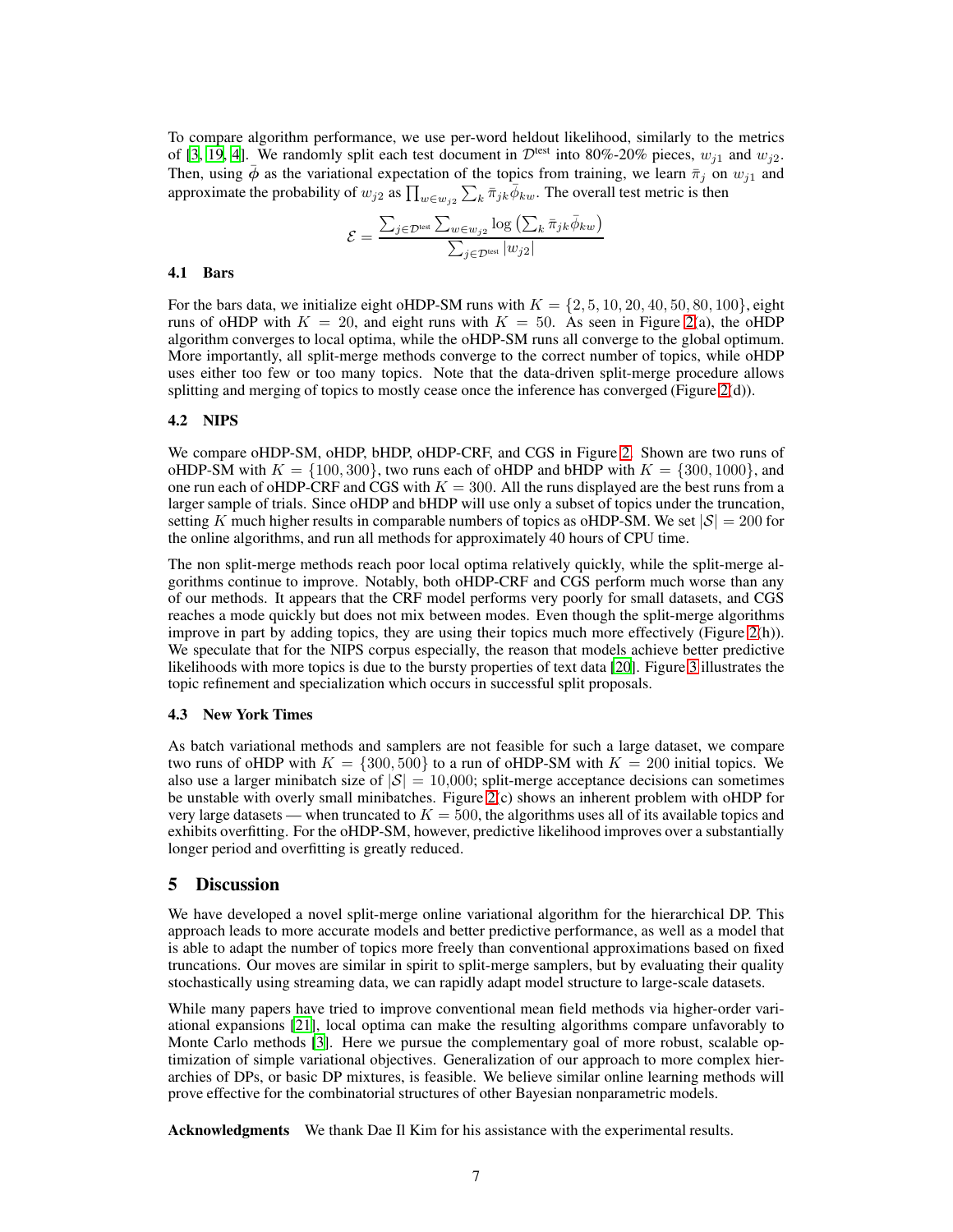

Figure 2: Trace plots of heldout likelihood and number of topics used. Across all datasets, common color indicates common algorithm, while for NIPS and New York Times, line type indicates different initializations. *Top:* Test log likelihood for each dataset. *Middle:* Number of topics used per iteration. *Bottom:* A plot of per-word log likelihood against number of topics used. Note particularly plot (h), where for every cardinality of used topics shown, there is a split-merge method outperforming a conventional method.

| Original topic | 40,000        | 80,000     | 120,000    | 160,000    | 200,000       | 240,000       |
|----------------|---------------|------------|------------|------------|---------------|---------------|
|                | patterns      | patterns   | patterns   | patterns   | patterns      | patterns      |
|                | pattern       | pattern    | pattern    | pattern    | pattern       | pattern       |
|                | cortex        | cortex     | cortex     | cortex     | cortex        | cortex        |
|                | neurons       | neurons    | neurons    | neurons    | neurons       | responses     |
|                | neuronal      | neuronal   | responses  | responses  | responses     | types         |
| patterns       | responses     | responses  | neuronal   | type       | type          | type          |
| pattern        | single        | single     | single     | behavioral | behavioral    | behavioral    |
| cortex         | <i>inputs</i> | temporal   | type       | types      | types         | form          |
| neurons        | temporal      | inputs     | number     | neuronal   | form          | neurons       |
| neuronal       | activation    | type       | temporal   | single     | neuronal      | areas         |
| single         | patterns      | neuronal   | neuronal   | neuronal   | neuronal      | neuronal      |
| responses      | neuronal      | patterns   | neurons    | dendritic  | dendritic     | dendritic     |
| inputs         | pattern       | pattern    | activation | peak       | fire          | postsynaptic  |
| type           | neurons       | neurons    | cortex     | activation | peak          | fire          |
| activation     | cortex        | cortex     | dendrite   | cortex     | activation    | cortex        |
|                | inputs        | activation | preferred  | pyramidal  | msec          | activation    |
|                | activation    | dendrite   | patterns   | msec       | pyramidal     | peak          |
|                | type          | inputs     | peak       | fire       | cortex        | msec          |
|                | preferred     | peak       | pyramidal  | dendrites  | postsynaptic  | pyramidal     |
|                | peak          | preferred  | inputs     | inputs     | <i>inputs</i> | <i>inputs</i> |

Figure 3: The evolution of a split topic. The left column shows the topic directly prior to the split. After 240,000 more documents have been analyzed, subtle differences become apparent: the top topic covers terms relating to general neuronal behavior, while the bottom topic deals more specifically with neuron firing.